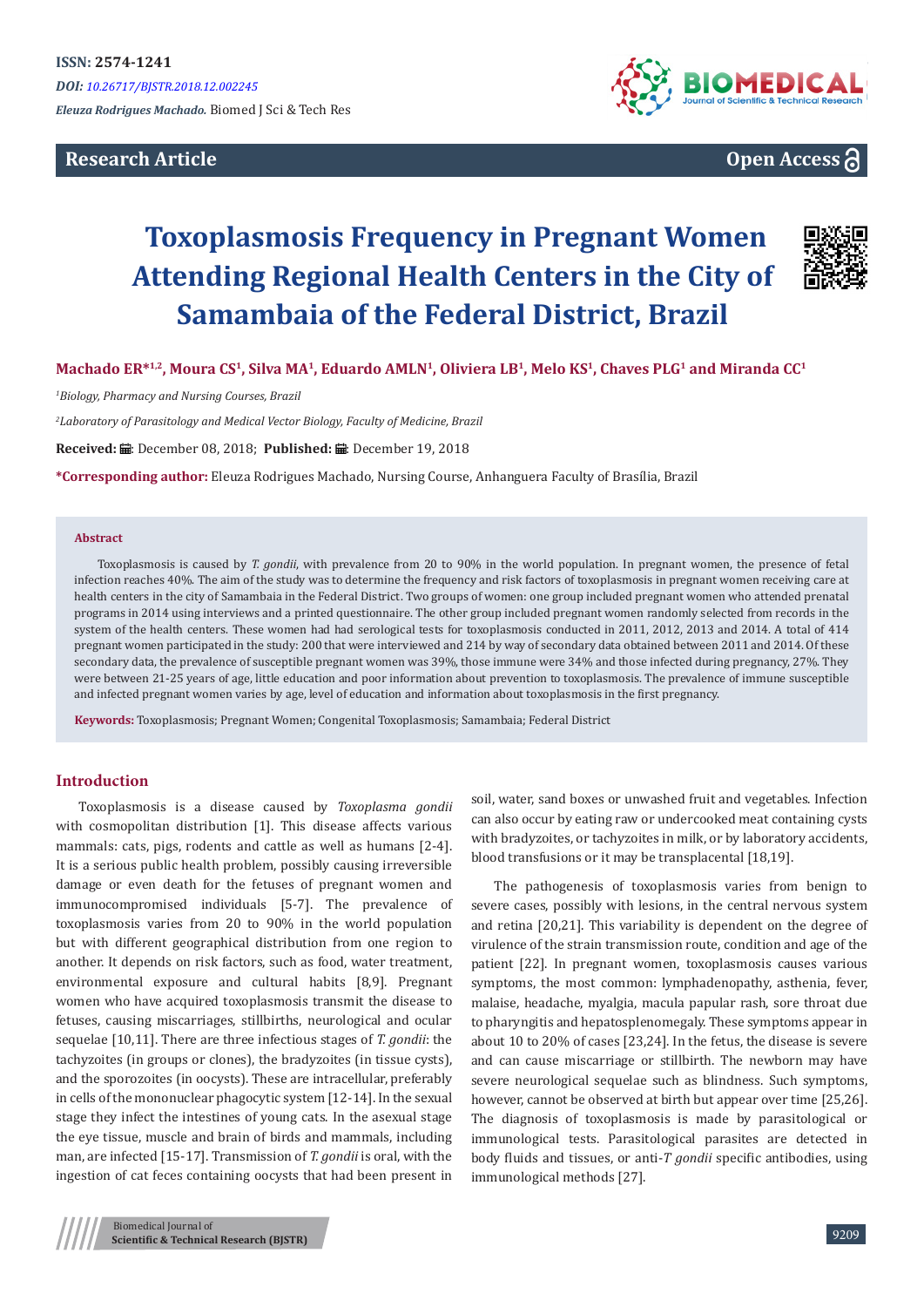In cases of positive serology for toxoplasmosis during pregnancy, or acute infection, treatment should be started immediately to prevent fetal infection and reduce numbers of circulating parasites in the mothers along with the emergence of problems in pregnancy: miscarriage, premature birth and serious sequelae in the fetus. The treatment involves the use of spiramycin, sulfadiazine with pyrimethamine and folinic acid [28-30]. Diagnosis of Toxoplasmosis in pregnant women in Brazil should be made during prenatal care. Pregnant women should know about the disease and how to prevent it in the first prenatal visit. The hygienic and dietary guidelines are forms of primary prevention of this protozoan infection and can be passed to pregnant women individually or in consultations during prenatal meetings. The objective of the study was to determine the frequency and risk factors of toxoplasmosis among pregnant women receiving care at public health centers in the city of Samambaia, DF, Brazil.

## **Materials and Methods**

Results were collected from 214 women that had information about toxoplasmosis stored in the systems of the health centers in the city of Samambaia in the Federal District of Brasília, DF. The prevalence of antibodies anti-*T. gondii* was investigated in these women. The serologic methods applied in the tests of the secondary data, in the diagnosis of gestational toxoplasmosis, were fluorescent immunoassay test (ELFA) and immunoenzymatic (ELISA). The 200

women who were interviewed in the research were attending or had attended prenatal programs and agreed to participate in the study by signing the Informed Consent (IC). In this group the data were collected from interviews and a questionnaire with objective questions about socio-economic aspects, prenatal conditions, hygiene and diet.

# **Results**

#### **Toxoplasmosis Prevalence in Pregnant Women**

The medical records of 214 pregnant women included: 70 in 2011, 72 in 2012, 65 in 2013 and seven in 2014. These women were of different ages and different periods of pregnancy. The results obtained by ELFA and ELISA permitted classification of these women into three groups: susceptible, immune or infected by *T. gondii* during pregnancy. Of the 214 records studied, 83 were negative for IgM and IgG anti-*T. gondii* thus these women were likely to contract toxoplasmosis. Seventy-three of the women were IgG positive and had been infected by *T. gondii* before pregnancy. There were 58, who tested positive for IgM anti-*T. gondii* infection and had acquired it during pregnancy. The ages of these women are described in Table 1. Susceptible women, those who were immune and those who had acquired toxoplasmosis during pregnancy, are distributed according to levels of education and early prenatal care (time in months) in (Table 2).

**Table 1:** Distribution of information from medical records of pregnant women attending health centers, according to age and stages of *T. gondii* infection, 2011 to 2014.

|                      |             | <b>State of Infection by T. gondii</b> |             |      |                                    |      |
|----------------------|-------------|----------------------------------------|-------------|------|------------------------------------|------|
| Age (Years)          | Susceptible |                                        | Immune      |      | <b>Infected (During gestation)</b> |      |
|                      | $N^{\circ}$ | $\%$                                   | $N^{\circ}$ | $\%$ | $N^{\circ}$                        | $\%$ |
| $15 - 20$            | 22          | 10.3                                   | 21          | 9.8  |                                    | 4.0  |
| $21 - 25$            | 31          | 14.5                                   | 29          | 13.5 | 38                                 | 17.8 |
| $26 - 30$            | 18          | 8.5                                    | 12          | 5.5  | 10                                 | 4.7  |
| $31 - 35$            | q           | 4.2                                    | 8           | 3.7  |                                    |      |
| $36 - 40$            |             | 1.5                                    | 3           | 1.5  |                                    |      |
| Total<br>$NT + NT_0$ | 83<br>0/2D  | 39.0                                   | 73          | 34.0 | 58                                 | 27.0 |

Note: N<sup>o</sup>: number; %: Percentage

**Table 2:** Distribution of information from medical records of pregnant women attending health centers regarding schooling and time of starting prenatal care, 2011 to 2014.

|                                           |             | Characteristics of Participants and T.<br>gondii Infection |                |               |                                    |      |
|-------------------------------------------|-------------|------------------------------------------------------------|----------------|---------------|------------------------------------|------|
| Education                                 | Susceptible |                                                            | Immune         |               | <b>Infected (During gestation)</b> |      |
|                                           | $N^{\circ}$ | $\frac{0}{0}$                                              | N <sup>o</sup> | $\frac{0}{0}$ | $N^{\circ}$                        | $\%$ |
| Illiterate                                | $\Omega$    | $\mathbf{0}$                                               |                | .5            | $\theta$                           | 0    |
| Primary                                   | 39          | 18.3                                                       | 31             | 14.2          | 16                                 | 7.5  |
| Secondary                                 | 39          | 18.3                                                       | 39             | 18.3          | 41                                 | 19.0 |
| University                                | 5           | 2.4                                                        | 2              | 1.0           |                                    | 0.5  |
| Total                                     | 83          | 39.0                                                       | 73             | 34.0          | 58                                 | 27.0 |
| <b>Start of Prenatal Care</b><br>(months) |             |                                                            |                |               |                                    |      |
|                                           | $N^{\circ}$ | $\frac{0}{0}$                                              | N <sup>o</sup> | $\%$          | $N^{\circ}$                        | $\%$ |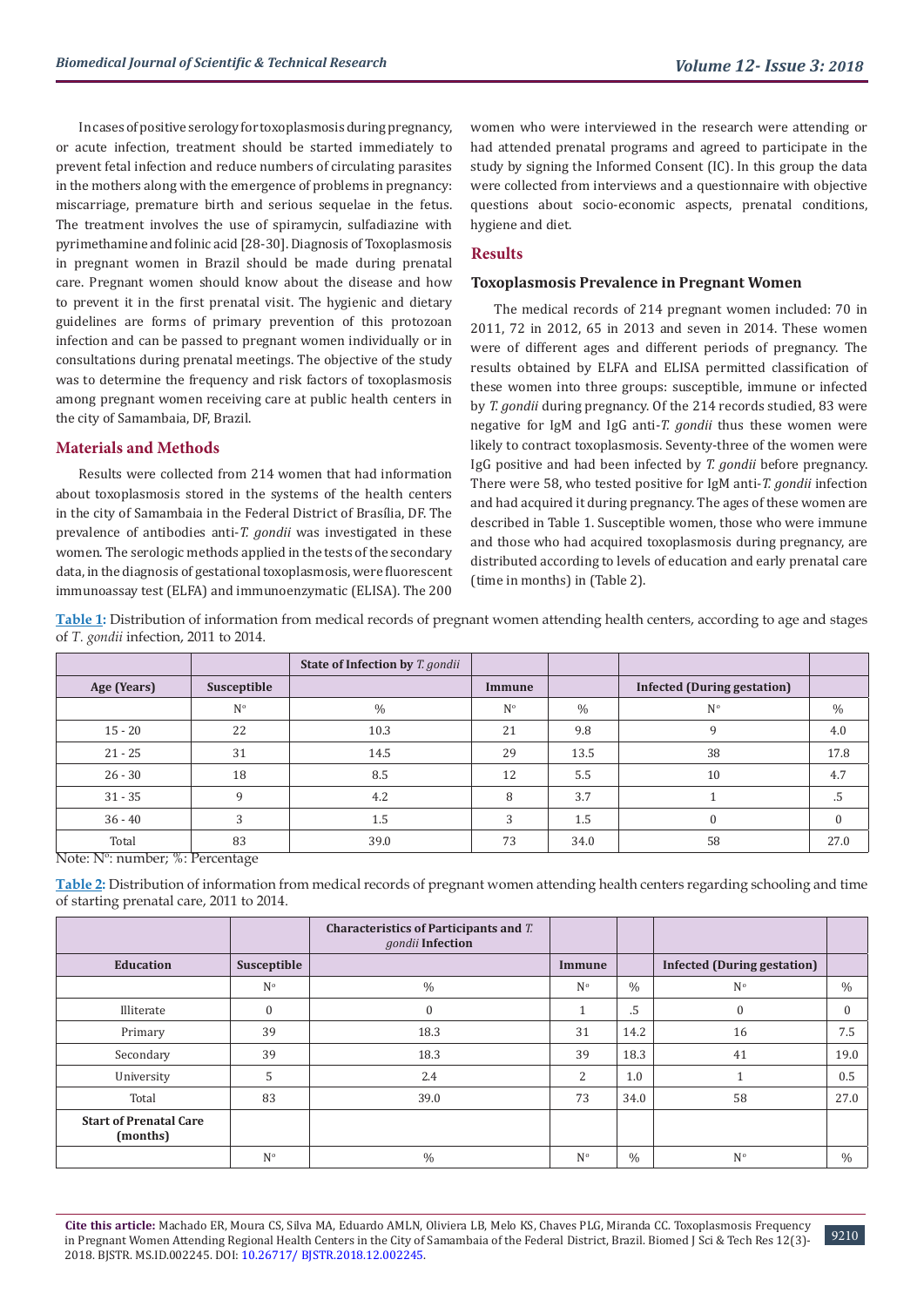| $0 - 3$ | $\sim$<br>63 | 29.5 | 53 | 24.7 |    | 20.0                 |
|---------|--------------|------|----|------|----|----------------------|
| $3 - 7$ | 20           | 9.5  | 19 | 8.8  |    | 70<br>$\overline{U}$ |
|         |              |      |    | س    |    |                      |
| Total   | 83           | 39.0 | 73 | 34.0 | 58 | 27.0                 |

Note: N<sup>o</sup>: number; %: Percentage.

Susceptible women, those who were immune and those who had acquired toxoplasmosis during pregnancy, are distributed according to the number of pregnancies and test results for HIV, in Table 3. Results obtained from the 200 women interviewed in 2014 concerning the degree of knowledge and risk factors for acquisition of gestational toxoplasmosis are presented in Table 4. These women originated from different regions of Brazil including the Midwest, North and Northeast. They are distributed according to their levels of education. Of the 200 women, only eight had

completed high school. Three had completed primary school and had knowledge of congenital toxoplasmosis. The time that these women started prenatal care is grouped and identifies the number of times they sought a professional for prenatal care (Table 4). The degree of knowledge of toxoplasmosis and predisposing factors for acquisition of the disease during pregnancy including sanitary conditions, presence of household pets, gardening or garden activities, washing habits for fruits and vegetables and consumption of meat is described in Table 5.

**Table 3:** Distribution of information from medical records of pregnant women attending health centers regarding numbers of pregnancies and the results of HIV tests, 2011 to 2014.

|                                            |              | <b>Characteristics of Participants</b><br>and T. gondii Infection |                |               |                                    |               |
|--------------------------------------------|--------------|-------------------------------------------------------------------|----------------|---------------|------------------------------------|---------------|
| Nº of Pregnancies                          | Susceptible  |                                                                   | Immune         |               | <b>Infected (During gestation)</b> |               |
|                                            | $N^{\circ}$  | $\frac{0}{0}$                                                     | $N^{\circ}$    | $\frac{0}{0}$ | $N^{\circ}$                        | $\%$          |
| $\mathbf{1}$                               | 34           | 16.0                                                              | 32             | 15.0          | 40                                 | 18.5          |
| 2                                          | 33           | 15.5                                                              | 26             | 12.0          | 15                                 | 7.0           |
| 3                                          | 14           | 6.5                                                               | 13             | 6.0           | 3                                  | 1.5           |
| 4 or more                                  | 2            | 1.0                                                               | 2              | 1.0           | $\mathbf{0}$                       | $\mathbf{0}$  |
| Total                                      | 83           | 39.0                                                              | 73             | 34.0          | 58                                 | 27.0          |
| <b>HIV Test Result During</b><br>Pregnancy |              |                                                                   |                |               |                                    |               |
|                                            | $N^{\circ}$  | $\frac{0}{0}$                                                     | $N^{\circ}$    | $\frac{0}{0}$ | $N^{\circ}$                        | $\frac{0}{0}$ |
| Not tested                                 | 1            | 0.5                                                               | $\overline{2}$ | 1.0           | $\mathbf{1}$                       | 0.5           |
| Non reagent                                | 82           | 38.5                                                              | 71             | 33.0          | 57                                 | 26.5          |
| Reagent                                    | $\mathbf{0}$ | $\mathbf{0}$                                                      | $\Omega$       | $\Omega$      | $\mathbf{0}$                       | $\Omega$      |
| Total                                      | 83           | 39.0                                                              | 73             | 34.0          | 58                                 | 27.0          |

Note: N<sup>o</sup>: number; %: Percentage.

**Table 4:** Distribution of information from pregnant women interviewed and attending health centers regarding knowledge of congenital toxoplasmosis, age, birth place, education, early prenatal care (in months), and number of prenatal consultations in 2014.

| Age (Years)           | <b>No Knowledge of Congenital Toxoplasmosis</b> |      | <b>Knowledge of Congenital Toxoplasmosis</b> |                  |
|-----------------------|-------------------------------------------------|------|----------------------------------------------|------------------|
|                       | $N^{\circ}$                                     | $\%$ | N <sup>o</sup>                               | $\%$             |
| $15 - 20$             | 46                                              | 23.0 |                                              | .5               |
| $21 - 25$             | 56                                              | 28.0 | 5                                            | 2.5              |
| $26 - 30$             | 48                                              | 24.0 | 3                                            | 1.5              |
| $31 - 35$             |                                                 | 26   | 13.0                                         | 2                |
| 36-40                 |                                                 | 7    | 3.5                                          | $\mathbf{0}$     |
| >40                   |                                                 | 6    | 3.0                                          | $\boldsymbol{0}$ |
| <b>Birth Place</b>    |                                                 |      |                                              |                  |
| Center West and South | 116                                             | 58.0 | 7                                            | 3.5              |
| Southeast and North   | 4                                               | 2.0  |                                              | .5               |
| North and Northeast   | 69                                              | 34.5 | 3                                            | 1.5              |
| Education             |                                                 |      |                                              |                  |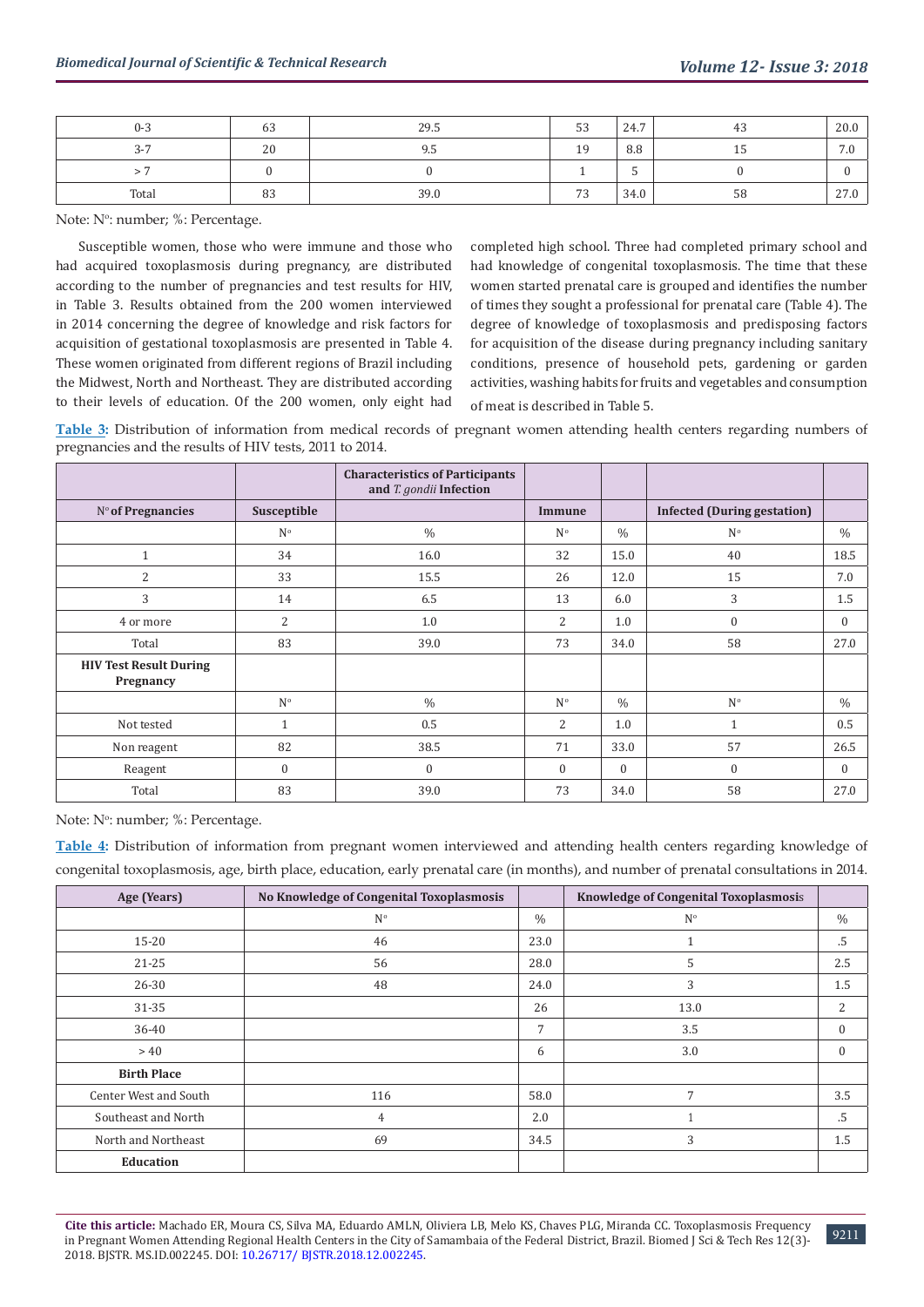| Illiterate                                |     | .5   | $\boldsymbol{0}$ | $\boldsymbol{0}$ |
|-------------------------------------------|-----|------|------------------|------------------|
| Primary                                   | 63  | 31.5 | 3                | 1.5              |
| Secundary                                 | 111 | 55.5 | 8                | 4.0              |
| University                                | 14  | 7.0  | $\boldsymbol{0}$ | $\boldsymbol{0}$ |
| <b>Start of Prenatal Care</b><br>(Months) |     |      |                  |                  |
| 0a3                                       | 132 | 66.0 | 7                | 3.5              |
| 3 a 7                                     | 52  | 26.0 | $\overline{4}$   | 2.0              |
| $> 7$                                     | 5   | 2.5  | $\boldsymbol{0}$ | $\boldsymbol{0}$ |
| Nº of Prenatal Consultations              |     |      |                  |                  |
| $0$ to $3$                                | 133 | 66.5 | $\overline{7}$   | 3.5              |
| Less than 6                               | 37  | 18.5 |                  | .5               |
| More than 6                               | 19  | 9.5  | 3                | 1.5              |
| Total                                     | 189 | 11   |                  |                  |

Note: N<sup>o</sup>: number; %: Percentage.

**Table 5:** Distribution of 200 pregnant women attending health centers regarding hygiene and dietary habits, 2014.

| <b>Household Pets</b>                  | Nº Knowledge of Congenital Toxoplasmosis |               | <b>Knowledge of Congenital Toxoplasmosis</b> |               |
|----------------------------------------|------------------------------------------|---------------|----------------------------------------------|---------------|
|                                        | $N^{\circ}$                              | $\frac{0}{0}$ | $\mathrm{N}^{\rm o}$                         | $\frac{0}{0}$ |
| Dog                                    | 48                                       | 24.0          | 3                                            | 1.5           |
| Cat                                    | 18                                       | 9.0           | 3                                            | $1.5\,$       |
| Dog and cat                            | 13                                       | 6.5           | $\overline{2}$                               | 1.0           |
| Others                                 | 10                                       | 5.0           | $\mathbf{1}$                                 | .5            |
| No animals                             | 100                                      | 50.0          | $\overline{2}$                               | 1.0           |
| Total                                  |                                          |               |                                              |               |
| <b>Washing of Fruit and Vegetables</b> |                                          |               |                                              |               |
| Clean water                            | 98                                       | 49.0          | 7                                            | 3.5           |
| Clean water and soap                   | 86                                       | 43.0          | 3                                            | $1.5\,$       |
| No washing                             | 5                                        | 2.5           | $\mathbf{1}$                                 | $.5\,$        |
| Total                                  | 189                                      |               | 11                                           |               |
| <b>Meat Consumption</b>                |                                          |               |                                              |               |
| Rare                                   | 11                                       | 5.5           | $\overline{2}$                               | 1.0           |
| Médium rare                            |                                          | 24.5          | 3                                            | $1.5\,$       |
| Well done                              | 129                                      | 64.5          | 6                                            | 3.0           |
| Total                                  | 189                                      |               | 11                                           |               |

Note: N<sup>o</sup>: number; %: Percentage.

#### **Discussion**

Infection by gestational toxoplasmosis was found in 83 (38.8%) of the cases of the women susceptible to infection, of the present study. These results differ from the results of a study in the State of Mato Grosso do Sul, where 91.6% of pregnant women were immune, of 32.512 pregnant women [31]. In a study conducted in Porto Alegre, RS, the majority of 1,261 pregnant women studied were immune [32]. These results suggest that the prevalence of toxoplasmosis in pregnant women varies from one geographic region to another, possibly due to differences related to culture, hygiene, and diet [33]. The most prevalent age for toxoplasmosis infection, for all pregnant women: susceptible, immune or infected, during pregnancy was between 21 and 25. In a similar study

conducted in Mato Grosso do Sul, the average age was 23 for women infected during pregnancy [31]. In Rolândia, Paraná, the prevalent age was 36-45 for immune mothers [34]. All the surveys reviewed show that most human cases of primary toxoplasmosis occur in young people. In Brazil, there are several studies that demonstrate the importance of education as a protective factor for preventing toxoplasmosis.

There are also studies that discuss the importance of creating health education programs to teach the use of hygiene and dietary habits in order to prevent the disease in pregnancy [35,36]. The results found in this study did not identify education as a risk factor for congenital infection because most women infected during pregnancy had only primary or a secondary school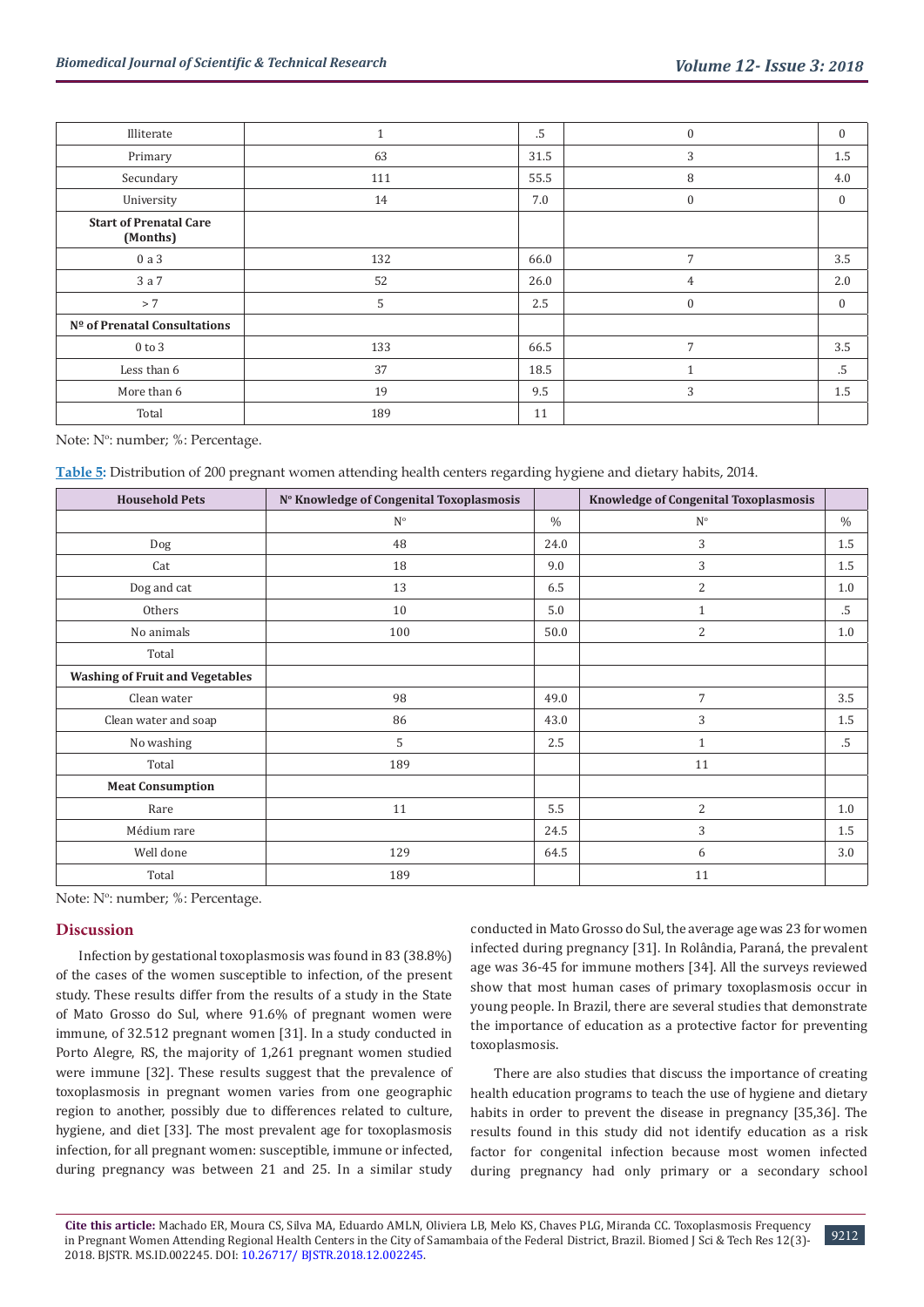education. In the present study, it was observed that most of the women began prenatal care in the first trimester, independent of whether they have knowledge of congenital toxoplasmosis, or had been instructed, in previous prenatal care, about the disease. In a similar survey conducted in Goiânia, 54.6% of the pregnant women surveyed were also screened in the first quarter, thus receiving more information and more prenatal care than women who began prenatal care in the last two quarters [35]. In terms of numbers of pregnancies, the numbers of susceptible and immune pregnant women were similar among those in the first or second pregnancy.

An important fact was that most pregnant women who become infected with *T. gondii* were in their first pregnancies and began prenatal care in the first trimester. These data show the importance of starting prenatal care early and that pregnant women receive special attention and are oriented to continuously seek consultations and laboratory tests to avoid contracting the disease or, if infected, to start treatment immediately [37]. All participants, among the secondary sample examined, had serologic tests for HIV detection. This test is important because HIV positive patients may have acute relapses or new infections of chronic toxoplasmosis. This parasite is opportunistic in HIV individuals and can trigger a serious situation that could cause death if not treated early, or make possible a vertical transmission [38,39]. Most of the women interviewed about their knowledge concerning toxoplasmosis knew very little or had not heard of the disease. Those who had information had received it from a family member.

Only 5.5% had received information about this protozoan infection during the prenatal period. In a study conducted in Belo Horizonte, 54.6% of 163 women surveyed had been instructed on the prevention of toxoplasmosis during pregnancy [40]. Another study, conducted in southern Brazil, showed that only 3.4% of pregnant women had not received any information or care about gestational toxoplasmosis [41]. Comparing the data from this survey with other studies, it was apparent that prenatal care in Samambaia, DF leaves much to be desired regarding the guidance given pregnant women. The principal concern is the large number of cases of toxoplasmosis acquired during pregnancy [42]. The results of our research show that the very young women interviewed, aged 15 to 25, were the least informed about congenital toxoplasmosis. Those that knew anything about this disease were older. Regarding the origin of these women, most were from the Midwest, where the study was conducted.

It was also observed that most of the women interviewed had primary or secondary education; however, it was not clear that education was associated with the decision to participate in prenatal care. On the contrary, many women said that they went, habitually, to the health centers and were treated hastily without questions or explanations about the major diseases in pregnancy. Education was important for women to be more aware of the necessity of hygiene to prevent diseases. Our results corroborate descriptions found in the literature alleging that education is a protective factor against toxoplasmosis during pregnancy [35,36]. One factor that may have contributed to the lack of knowledge of the pregnant women interviewed is the low number of prenatal consultations, a maximum of three times per woman. In a study conducted in São Paulo, the authors suggest that infrequent appointments make it difficult for women to be well informed about the preventive methods for toxoplasma. They also prevent the detection of new cases, making it impossible for an early treatment with spiramycin, which would prevent congenital transmission [43,44]. Another important aspect analyzed in our study concerned the access of pregnant women to basic sanitation and safe drinking water.

These were serious factors for protection against toxoplasmosis in the pregnant women questioned in Samambaia. These data corroborate a study in Paraná, which shows that unsafe drinking water is a risk factor for infection by *T. gondii* [34]. Most of the pregnant women of our study explained that they did not handle soil with their hands and did not customarily perform this type of activity. They reported regular washing of their hands after cutting raw meat. According to the literature, pregnant women should only work with soil using gloves and always wash the hands after cutting raw meat. These activities are important risk factors in the acquisition of toxoplasmosis [45]. With respect to having pets in the home, the majority of those interviewed reported not having animals. Cats were the most frequent pets of the women studied, even though they knew that this animal transmits disease. Researchers in Brazil have found women who had contact with cats and were infected with *T. gondii* during pregnancy [41]. It is thus important for professionals who work in the area of prenatal care to have knowledge about the risk factors for acquisition of *T. gondii* so that they will be prepared to orient women in prenatal consultations on this parasitosis.

The custom of washing fruits and vegetables by the women of the study left a lot to be desired. Most were washing raw foods just with water. More than half of the women reported eating well done or cooked meat. Some researchers have shown that the consumption of undercooked meat can contribute to T. gondii infection, although it has also been found that freezing at a temperature of -20 °C for 18 to 24 hours destroys the cysts present in contaminated meat [42]. The literature is consistent in demonstrating that the transmission of toxoplasmosis is higher in places where people have poor hygienic habits when preparing food [43,45]. Thus, the information obtained in this study of congenital toxoplasmosis and risk factors for acquiring this disease, verifies reasons for further studies in health centers, not only in the Federal District, throughout Brazil. We need not only to know the real situation of this disease in pregnant women but also to provide information for guidance programs to be developed and passed on during prenatal care. Only with adequate knowledge and effective programs will it be possible to improve the quality of life of pregnant women and of the future generation, yet to be born [46-48].

## **Conclusion**

The prevalence of gestational toxoplasmosis among the pregnant women of both samples who received and prenatal care at the health care clinic of Samambaia was high. This fact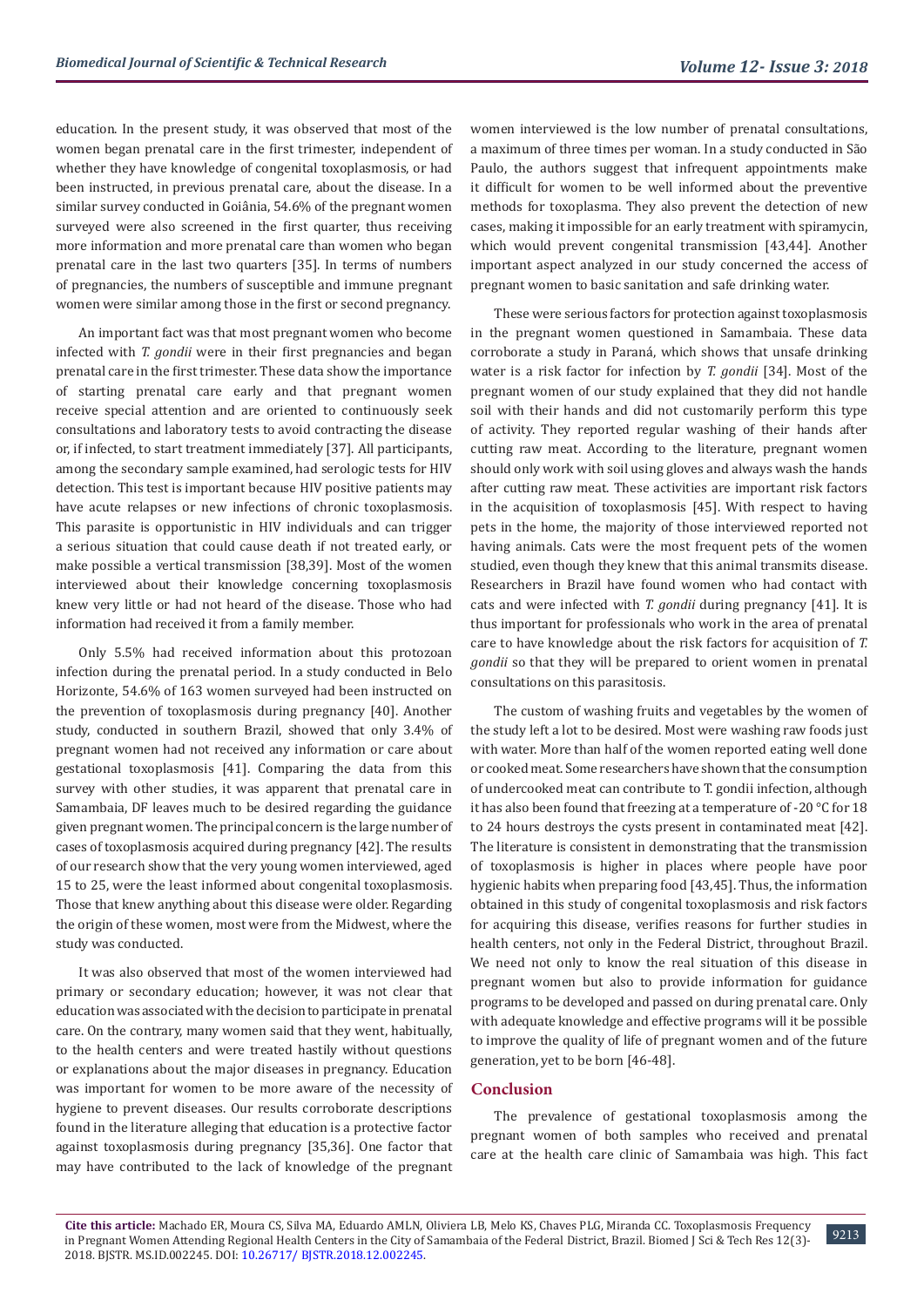was related to low levels of knowledge, among the women interviewed, about the disease due to their youth and their little education. The results of our study suggest the need for greater disclosure of toxoplasmosis and transmission. Considering that many women have low education and poor access to the means of formal information, information on toxoplasmosis for pregnant women must be the responsibility of multidisciplinary health teams. Health professionals in prenatal program need to know present and exemplify actions and services aimed at the promotion and prevention of toxoplasmosis. The humanized and systematic assistance to patients in their first as well as in subsequent pregnancies can minimize gestational toxoplasmosis and avoid the numerous consequences of this disease of the fetus.

#### **Acknowledgment**

We express our appreciation to the future mothers cared for at the Health Centers in the city of Samambaia, DF. Their participation was essential for the research.

#### **References**

- 1. [Fallahi S, Rostami A, Nourollahpour SM, Behniafar H, Paktinat S \(2017\).](https://www.ncbi.nlm.nih.gov/pubmed/29229361)  [An updated literature review on maternal-fetal and reproductive disor](https://www.ncbi.nlm.nih.gov/pubmed/29229361)ders of *Toxoplasma gondii* [infection. J Gynecol Obstet Hum Reprod 47\(3\):](https://www.ncbi.nlm.nih.gov/pubmed/29229361)  [133-140.](https://www.ncbi.nlm.nih.gov/pubmed/29229361)
- 2. [Matsuo K, Kamai R, Uetsu H, Goto H, Takashima Y, et al. \(2014\) Seroprev](https://www.sciencedirect.com/science/article/pii/S1383576914000518)alence of *Toxoplasma gondii* [infection in cattle, horses, pigs and chickens](https://www.sciencedirect.com/science/article/pii/S1383576914000518)  [in Japan. Parasitol Int 63\(4\): 638-639.](https://www.sciencedirect.com/science/article/pii/S1383576914000518)
- 3. [Hernandez Cortazar IB, Acosta Viana KY, Guzman Marin E, Ortega Pa](https://www.ncbi.nlm.nih.gov/pubmed/28414523)[checo A, Segura Correa JC, et al. \(2017\) Presence of](https://www.ncbi.nlm.nih.gov/pubmed/28414523) *Toxoplasma gondii* in [Drinking Water from an Endemic Region in Southern Mexico. Foodborne](https://www.ncbi.nlm.nih.gov/pubmed/28414523)  [Pathog Dis 14\(5\): 288-292.](https://www.ncbi.nlm.nih.gov/pubmed/28414523)
- 4. [Pan M, Lyu C, Zhao J, Shen B \(2017\) Sixty Years \(1957-2017\) of Research](https://www.ncbi.nlm.nih.gov/pubmed/28993763)  [on Toxoplasmosis in China-An Overview. Front Microbiol 25\(8\): 1825.](https://www.ncbi.nlm.nih.gov/pubmed/28993763)
- 5. [Bamba S, Cissé M, Sangaré I, Zida A, Ouattara S, et al. \(2017\) Seropreva](https://www.ncbi.nlm.nih.gov/pmc/articles/PMC5504642/)lence and risk factors of *Toxoplasma gondii* [infection in pregnant women](https://www.ncbi.nlm.nih.gov/pmc/articles/PMC5504642/)  [from Bobo Dioulasso Burkina Faso. BMC Infect Dis 17\(1\): 482.](https://www.ncbi.nlm.nih.gov/pmc/articles/PMC5504642/)
- 6. [Iddawela D, Vithana SMP, Ratnayake C \(2017\) Seroprevalence of toxo](https://www.ncbi.nlm.nih.gov/pubmed/29202747)[plasmosis and risk factors of](https://www.ncbi.nlm.nih.gov/pubmed/29202747) *Toxoplasma gondii* infection among preg[nant women in Sri Lanka: a cross sectional study. BMC Public Health](https://www.ncbi.nlm.nih.gov/pubmed/29202747)  [17\(1\): 930.](https://www.ncbi.nlm.nih.gov/pubmed/29202747)
- 7. [Saki J, Tavakoli S, Pedram M \(2017\) Seroprevalence and molecular eval](https://link.springer.com/article/10.1007/s12639-017-0916-4)[uation of toxoplasmosis in children with cancer in Khuzestan province,](https://link.springer.com/article/10.1007/s12639-017-0916-4)  [Southwest of Iran. J Parasit Dis 41\(4\): 947-951.](https://link.springer.com/article/10.1007/s12639-017-0916-4)
- 8. [Belluco S, Simonato G, Mancin M, Pietrobelli M, Ricci A \(2017\)](https://www.ncbi.nlm.nih.gov/pubmed/29020460) *Toxoplasma gondii* [infection and food consumption: A systematic review and me](https://www.ncbi.nlm.nih.gov/pubmed/29020460)[ta-analysis of case-controlled studies. Crit Rev Food Sci Nutr 11: 1-12.](https://www.ncbi.nlm.nih.gov/pubmed/29020460)
- 9. [Gilbert RE, Freeman K, Lago EG, Bahia Oliveira LM, Tan HK, et al. \(2008\)](https://journals.plos.org/plosntds/article?id=10.1371/journal.pntd.0000277)  [European Multicentre Study on Congenital Toxoplasmosis \(EMSCOT\).](https://journals.plos.org/plosntds/article?id=10.1371/journal.pntd.0000277)  [Ocular sequelae of congenital toxoplasmosis in Brazil compared with](https://journals.plos.org/plosntds/article?id=10.1371/journal.pntd.0000277)  [Europe. PLoS Negl Trop Dis 2\(8\): e277.](https://journals.plos.org/plosntds/article?id=10.1371/journal.pntd.0000277)
- 10. [Siala E, Ben Abdallah R, Laouiti F, Maatoug R, Souissi O, et al. \(2014\)](https://www.ncbi.nlm.nih.gov/pubmed/24787608)  [Toxoplasmic infections in pregnancy: about 94 cases diagnosed at the](https://www.ncbi.nlm.nih.gov/pubmed/24787608)  [Pasteur Institute of Tunis. Gynecol Obstet Fertil 42\(5\): 312-316.](https://www.ncbi.nlm.nih.gov/pubmed/24787608)
- 11. [Dhombres F, Friszer S, Maurice P, Gonzales M, Kieffer F, et al. \(2017\)](https://www.ncbi.nlm.nih.gov/pubmed/27093552)  [Prognosis of Fetal Parenchymal Cerebral Lesions without Ventricu](https://www.ncbi.nlm.nih.gov/pubmed/27093552)[lomegaly in Congenital Toxoplasmosis Infection. Fetal Diagn Ther 41\(1\):](https://www.ncbi.nlm.nih.gov/pubmed/27093552)  [8-14.](https://www.ncbi.nlm.nih.gov/pubmed/27093552)
- 12. [Tu V, Yakubu R, Weiss LM \(2017\) Observations on bradyzoite biology.](https://www.ncbi.nlm.nih.gov/pubmed/29287987)  [Microbes Infect S1286-4579\(17\): 30225-30223.](https://www.ncbi.nlm.nih.gov/pubmed/29287987)
- 13. [Dhara A, de Paula Baptista R, Kissinger JC, Snow EC, Sinai AP \(2017\)](https://mbio.asm.org/content/8/6/e01846-17) [Ablation of an Ovarian Tumor Family Deubiquitinase Exposes the Un](https://mbio.asm.org/content/8/6/e01846-17)[derlying Regulation Governing the Plasticity of Cell Cycle Progression in](https://mbio.asm.org/content/8/6/e01846-17) *Toxoplasma gondii*[. MBio 8\(6\): e01846-17.](https://mbio.asm.org/content/8/6/e01846-17)
- 14. [Efunshile AM, Elikwu CJ, Jokelainen P \(2017\) Toxoplasmosis: Awareness](https://www.ncbi.nlm.nih.gov/pubmed/29261738) [and knowledge among medical doctors in Nigeria. PLoS One 12\(12\):](https://www.ncbi.nlm.nih.gov/pubmed/29261738) [e0189709.](https://www.ncbi.nlm.nih.gov/pubmed/29261738)
- 15. [Costa FF, Gondim AP, de Lima MB, Braga JU, Vieira LJ, et al. \(2012\) Pre](https://www.ncbi.nlm.nih.gov/pmc/articles/PMC3398295/)[ventive behavior for toxoplasmosis in pregnant adolescents in the state](https://www.ncbi.nlm.nih.gov/pmc/articles/PMC3398295/) [of Ceara, Brazil. BMC Public Health 12: 73.](https://www.ncbi.nlm.nih.gov/pmc/articles/PMC3398295/)
- 16. [Pinto B, Mattei R, Moscato GA, Cristofano M, Giraldi M, et al. \(2017\)](https://www.ncbi.nlm.nih.gov/pubmed/27942885) *Toxoplasma* [infection in individuals in central Italy: does a gender-linked risk](https://www.ncbi.nlm.nih.gov/pubmed/27942885) [exist? Eur J Clin Microbiol Infect Dis 36\(4\): 739-746.](https://www.ncbi.nlm.nih.gov/pubmed/27942885)
- 17. [Shuralev EA, Shamaev ND, Mukminov MN, Nagamune K, Taniguchi Y, et](https://www.ncbi.nlm.nih.gov/pubmed/29126978) al. (2017) *Toxoplasma gondii* [seroprevalence in goats, cats and humans](https://www.ncbi.nlm.nih.gov/pubmed/29126978) [in Russia. Parasitol Int 67\(2\): 112-114.](https://www.ncbi.nlm.nih.gov/pubmed/29126978)
- 18. [Schlüter D, Däubener W, Schares G, Groß U, Pleyer U, et al. \(2014\) Ani](https://www.ncbi.nlm.nih.gov/pubmed/25240467)[mals are key to human toxoplasmosis. Int J Med Microbiol 304\(7\): 917-](https://www.ncbi.nlm.nih.gov/pubmed/25240467) [929.](https://www.ncbi.nlm.nih.gov/pubmed/25240467)
- 19. [Rocha ÉM, Lopes CW, Ramos RA, Alves LC \(2015\) Risk factors for](https://www.ncbi.nlm.nih.gov/pubmed/26676506) *Toxoplasma gondii* [infection among pregnant women from the State of Tocan](https://www.ncbi.nlm.nih.gov/pubmed/26676506)[tins, Northern Brazil. Rev Soc Bras Med Trop 48\(6\): 773-775.](https://www.ncbi.nlm.nih.gov/pubmed/26676506)
- 20. [Flegr J, Prandota J, Sovičková M, Israili ZH \(2014\) Toxoplasmosis: A](https://journals.plos.org/plosone/article?id=10.1371/journal.pone.0090203) [Global Threat. Correlation of Latent Toxoplasmosis with Specific Disease](https://journals.plos.org/plosone/article?id=10.1371/journal.pone.0090203) [Burden in a Set of 88 Countries. PLoS One 9\(3\): e90203.](https://journals.plos.org/plosone/article?id=10.1371/journal.pone.0090203)
- 21. [Bissati KE, Levigne P, Lykins J, Adlaoui EB, Barkat A, et al. \(2018\) Global](https://www.ncbi.nlm.nih.gov/pubmed/30262847) [initiative for congenital toxoplasmosis: an observational and interna](https://www.ncbi.nlm.nih.gov/pubmed/30262847)[tional comparative clinical analysis. Emerg Microbes Infect 7\(1\): 165.](https://www.ncbi.nlm.nih.gov/pubmed/30262847)
- 22. [Vilares A, Gargaté MJ, Ferreira I, Martins S, Gomes JP \(2017\) Molecu](https://www.ncbi.nlm.nih.gov/pubmed/28138769)[lar and virulence characterization of](https://www.ncbi.nlm.nih.gov/pubmed/28138769) *Toxoplasma gondii* strains isolated [from humans in Portugal. Parasitol Res 116\(3\): 979-985.](https://www.ncbi.nlm.nih.gov/pubmed/28138769)
- 23. [Tamaru S, Kikuchi A, Takagi K, Wakamatsu M, Horikoshi T, et al. \(2011\)](https://www.ncbi.nlm.nih.gov/pubmed/21450026) [Fetal therapy of severe symptomatic toxoplasmosis using azithromycin.](https://www.ncbi.nlm.nih.gov/pubmed/21450026) [J Obstet Gynaecol Res 37\(7\): 953-957.](https://www.ncbi.nlm.nih.gov/pubmed/21450026)
- 24. [Siala E, Ben Abdallah R, Laouiti F, Maatoug R, Souissi O, et al. \(2014\)](https://www.ncbi.nlm.nih.gov/pubmed/24787608) [Toxoplasmic infections in pregnancy: about 94 cases diagnosed at the](https://www.ncbi.nlm.nih.gov/pubmed/24787608) [PasteurInstitute of Tunis. Gynecol Obstet Fertil 42\(5\): 312-316.](https://www.ncbi.nlm.nih.gov/pubmed/24787608)
- 25. [Hoekstra F, Buzing C, Sporken JM, Erasmus CE, van der Flier M, \(2011\)](https://www.ncbi.nlm.nih.gov/pubmed/21557824) [Congenital toxoplasmosis: severe ocular and neurological complica](https://www.ncbi.nlm.nih.gov/pubmed/21557824)[tions. Ned Tijdschr Geneeskd 155\(18\): A2853.](https://www.ncbi.nlm.nih.gov/pubmed/21557824)
- 26. [de Paula CH, Vasconcelos GC, Nehemy MB, Granet D \(2015\) Causes of](https://www.ncbi.nlm.nih.gov/pubmed/26059672) [visual impairment in children seen at a University-based hospital low](https://www.ncbi.nlm.nih.gov/pubmed/26059672) [vision service in Brazil. J AAPOS 19\(3\): 252-256.](https://www.ncbi.nlm.nih.gov/pubmed/26059672)
- 27. [Fonseca ZC, Rodrigues IMX, Melo NCE, Avelar JB, Castro AM, et al. \(2017\)](https://www.ncbi.nlm.nih.gov/pmc/articles/PMC5488660/) [IgG Avidity Test in Congenital Toxoplasmosis Diagnoses in Newborns.](https://www.ncbi.nlm.nih.gov/pmc/articles/PMC5488660/) [Pathogens 6\(2\): E26.](https://www.ncbi.nlm.nih.gov/pmc/articles/PMC5488660/)
- 28. [Daudon M, Frochot V, Bazin D, Jungers P \(2018\) Drug-Induced Kidney](https://www.ncbi.nlm.nih.gov/pubmed/29264783) [Stones and Crystalline Nephropathy: Pathophysiology, Prevention and](https://www.ncbi.nlm.nih.gov/pubmed/29264783) [Treatment. Drugs 78\(2\): 163-201.](https://www.ncbi.nlm.nih.gov/pubmed/29264783)
- 29. [Montazeri M, Rezaei K, Ebrahimzadeh MA, Sarvi S, Ahmadpour E, et](https://www.ncbi.nlm.nih.gov/pubmed/29200930) [al. \(2017\) Survey on synergism effect of ketotifen in combination with](https://www.ncbi.nlm.nih.gov/pubmed/29200930) [pyrimethamine in treatment of acute murine toxoplasmosis. Trop Med](https://www.ncbi.nlm.nih.gov/pubmed/29200930) [Health 45: 39.](https://www.ncbi.nlm.nih.gov/pubmed/29200930)
- 30. [da Silva RJ, Gomes AO, Franco PS, Pereira AS, Milian ICB, et al. \(2017\) En](https://www.ncbi.nlm.nih.gov/pubmed/28798905)[rofloxacin and Toltrazuril Are Able to Reduce](https://www.ncbi.nlm.nih.gov/pubmed/28798905) *Toxoplasma gondii* Growth [in Human BeWo Trophoblastic Cells and Villous Explants from Human](https://www.ncbi.nlm.nih.gov/pubmed/28798905) [Third Trimester Pregnancy. Front Cell Infect Microbiol 7: 340.](https://www.ncbi.nlm.nih.gov/pubmed/28798905)
- 31. [Figueiró Filho EA, Lopes AHA, Senefonte FRA, de Souza Júnior VG, Botel](http://www.scielo.br/scielo.php?script=sci_arttext&pid=S0100-72032005000800002)[ho CA, et al. \(2005\) Acute toxoplasmosis: study of the frequency, vertical](http://www.scielo.br/scielo.php?script=sci_arttext&pid=S0100-72032005000800002) [tansmission rate and the relationship between maternal-fetal diagnos-](http://www.scielo.br/scielo.php?script=sci_arttext&pid=S0100-72032005000800002)

9214